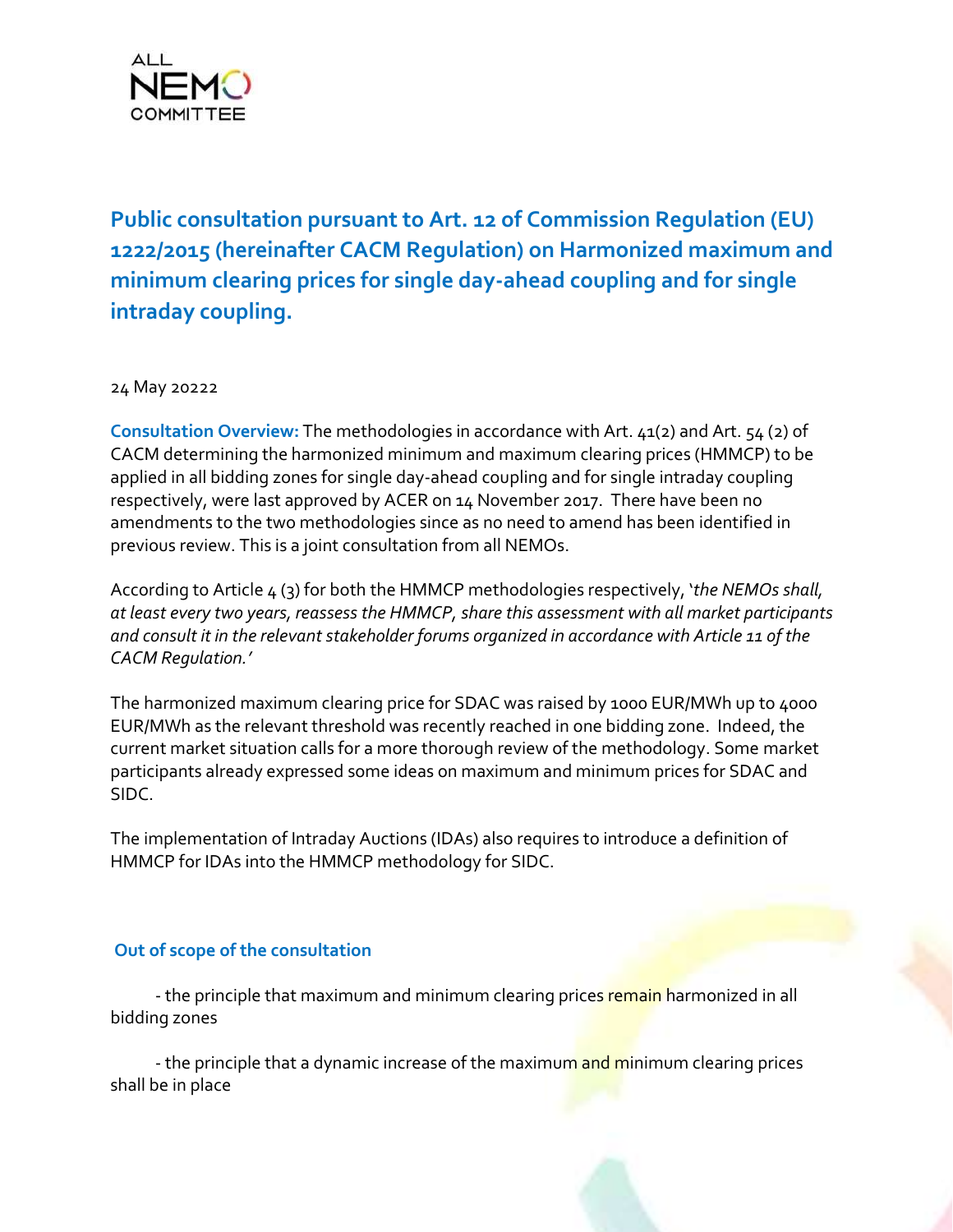

## **Contact information:**

**Name** Lucie Rysava

**Job Title** Secretary to the All NEMO Committee

**Phone** [+420 724 645 988](tel:+420%20724%20645%20988)

**Email** lrysava@minsait.com

secretariat@nemo-committee.eu

## **Dates:**

**Start** 24/05/2022

**End** 15/07/2022

**Results expected** 11/10/2022

# **Related links**

EUR-Lex - 32015R1222 - EN - [EUR-Lex \(europa.eu\)](https://eur-lex.europa.eu/legal-content/EN/TXT/?uri=CELEX:32015R1222)

[ACER DA MAX-MIN Annex I \(nemo-committee.eu\)](https://www.nemo-committee.eu/assets/files/nemo_committee_files/acer-sdac-anex.PDF)

[ACER ID MAX-MIN Annex I \(nemo-committee.eu\)](https://www.nemo-committee.eu/assets/files/nemo_committee_files/acer-sidc-anex.PDF)

**What happens next**

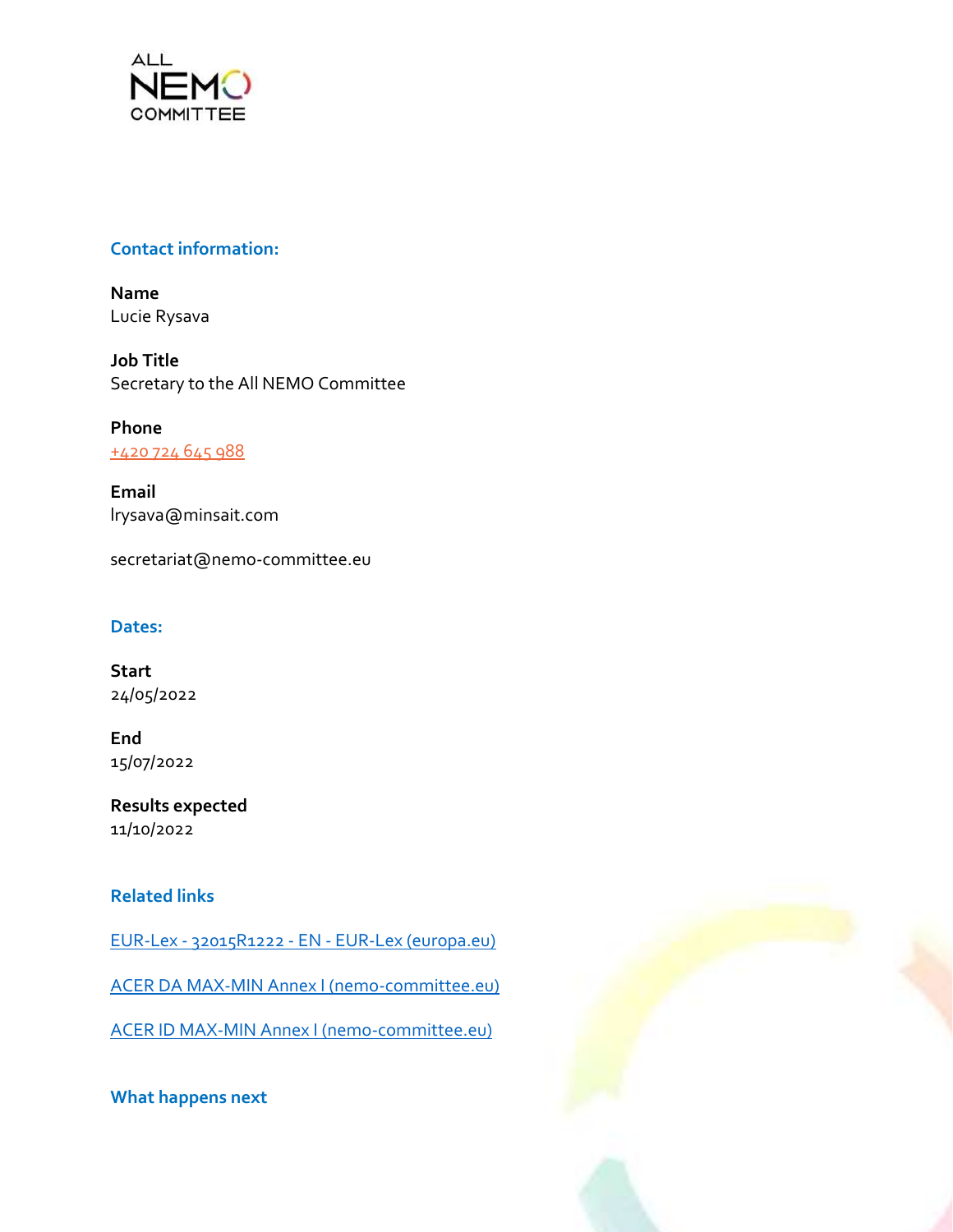

During the months of June and July, the responses will be reviewed and in accordance with Article 12.3 of CACM GL duly considered in the process of revising and proposing amendments to the HMMCP methodologies before sent to ACER for review and approval.

**Audience** Market participants, TSOs and NRAs

**Interests** CACM GL related to SDAC and SIDC

### **Questions**

- 1. Name
- 2. Email
- 3. Organisation
- 4. When integrating HMMCP for Intraday Auctions, NEMOs propose to follow the same principles as for SDAC. This means a differentiation from HMMCP for the SIDC continuous. What is your view on that differentiation, and do you have a view on what maximum and minimum clearing price should be applied for SIDC IDAs and what mechanism for possible upward or downward adjustment of that maximum and minimum clearing price should be applied?
- 5. The current methodologies describe a dynamic process to increase the maximum clearing price if market prices reach certain thresholds. NEMOs would like to consult on the possibility to also implement a decrease of the maximum clearing price after a period when no thresholds have been exceeded and the maximum clearing price shows to be unnecessarily high.
- 6. NEMOs would like to consult on the duration of the transition period between detection of the threshold and entry into force of the new price cap. Shall this be shortened, increased, or maintained to be 5 weeks after the triggering threshold (60% of max clearing price) has been reached?